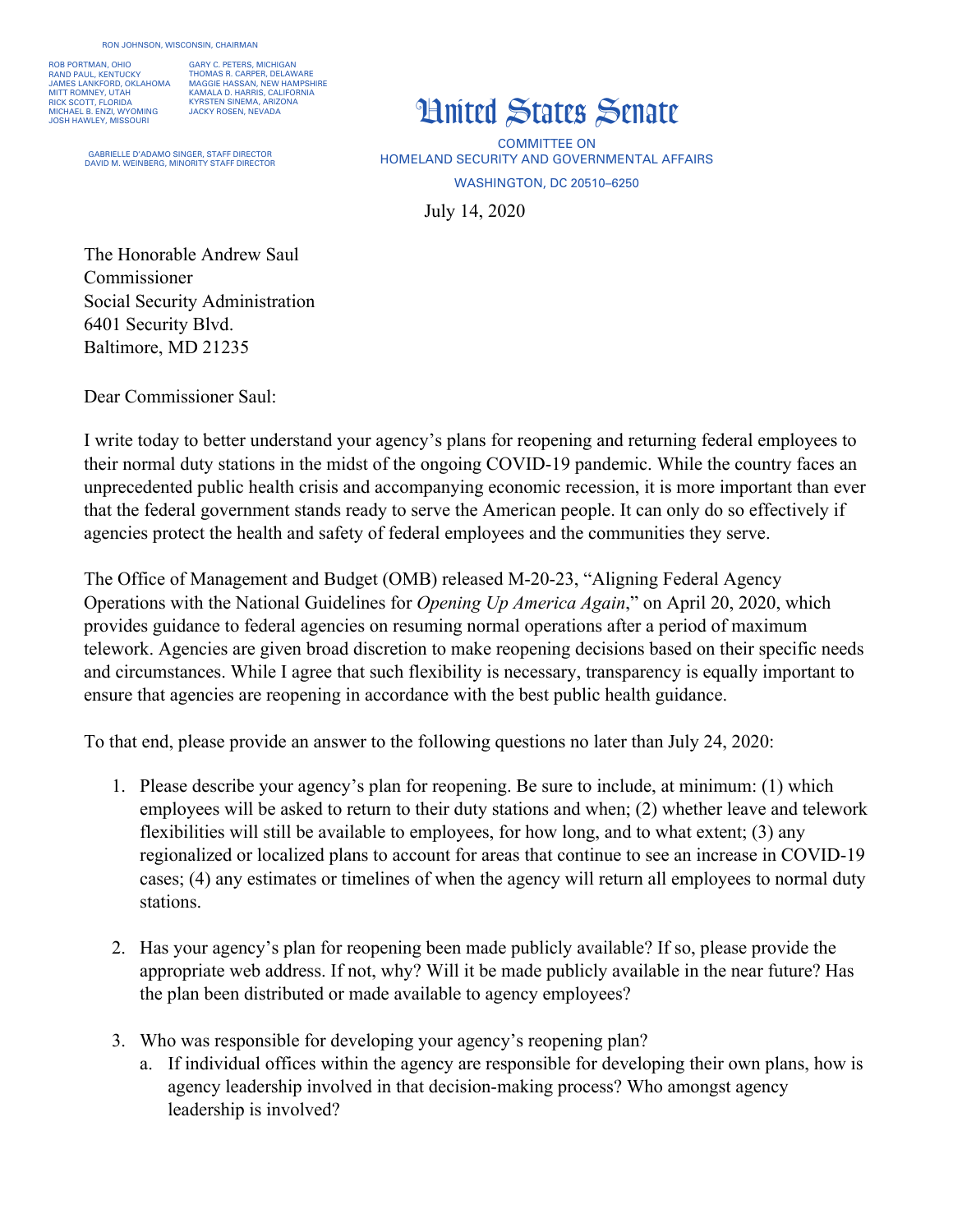- 4. What was the process for drafting and approving the plan? What data and/or guidance was taken into consideration when preparing the plan?
- 5. Did your agency submit its reopening plan for consultation, review, or approval by OMB? If so, to whom at OMB did the agency submit its plan? When? What was OMB's response?
- 6. Did your agency submit its reopening plan for consultation, review, or approval by the Centers for Disease Control and Prevention (CDC)? If so, to whom at CDC did the agency submit its plan? When? What was CDC's response?
- 7. Did your agency submit its reopening plan to any other guidance-issuing or central-management agencies, such as the Office of Personnel Management (OPM), the Department of Homeland Security (DHS), or the General Services Administration (GSA), for consultation, review, or approval? If so, to whom did your agency submit its plan? When? What was the response?
- 8. To what extent did your agency consult with its bargaining units or national union representatives when developing its reopening plans? Please describe any such communication your agency had.
- 9. Do any of your agency's current collective bargaining agreements require that the agency participate in post-implementation bargaining? If so, please describe your agency's timeline for engaging in post-implementation bargaining.
- 10. Has your agency determined that gating criteria have been met for any of the agency's employees? If so, for which employees has the gating criteria been met? What data was used to make this determination?
- 11. Who has the ultimate responsibility for deciding to open regional or field offices throughout the country? How are local or regional officials being consulted in this process?
- 12. How are employees classified as "essential" workers? Who makes this determination? Can a position be deemed "essential" after being previously classified as non-essential?
- 13. How will your agency reopening plans be altered, adjusted or rolled back if there are local spikes in COVID-19 cases or changes in directions from state or local leaders? Who will be responsible for making this decision?
- 14. Is your agency tracking the number of COVID-19 cases among agency employees? If so, please provide the number of employees affected to date, and whether any specific regions or offices have been particularly affected.
	- a. If your agency is tracking the number of COVID-19 cases among employees, does the agency report these numbers to any other agency, such as OMB, CDC, DHS, OPM, or GSA?